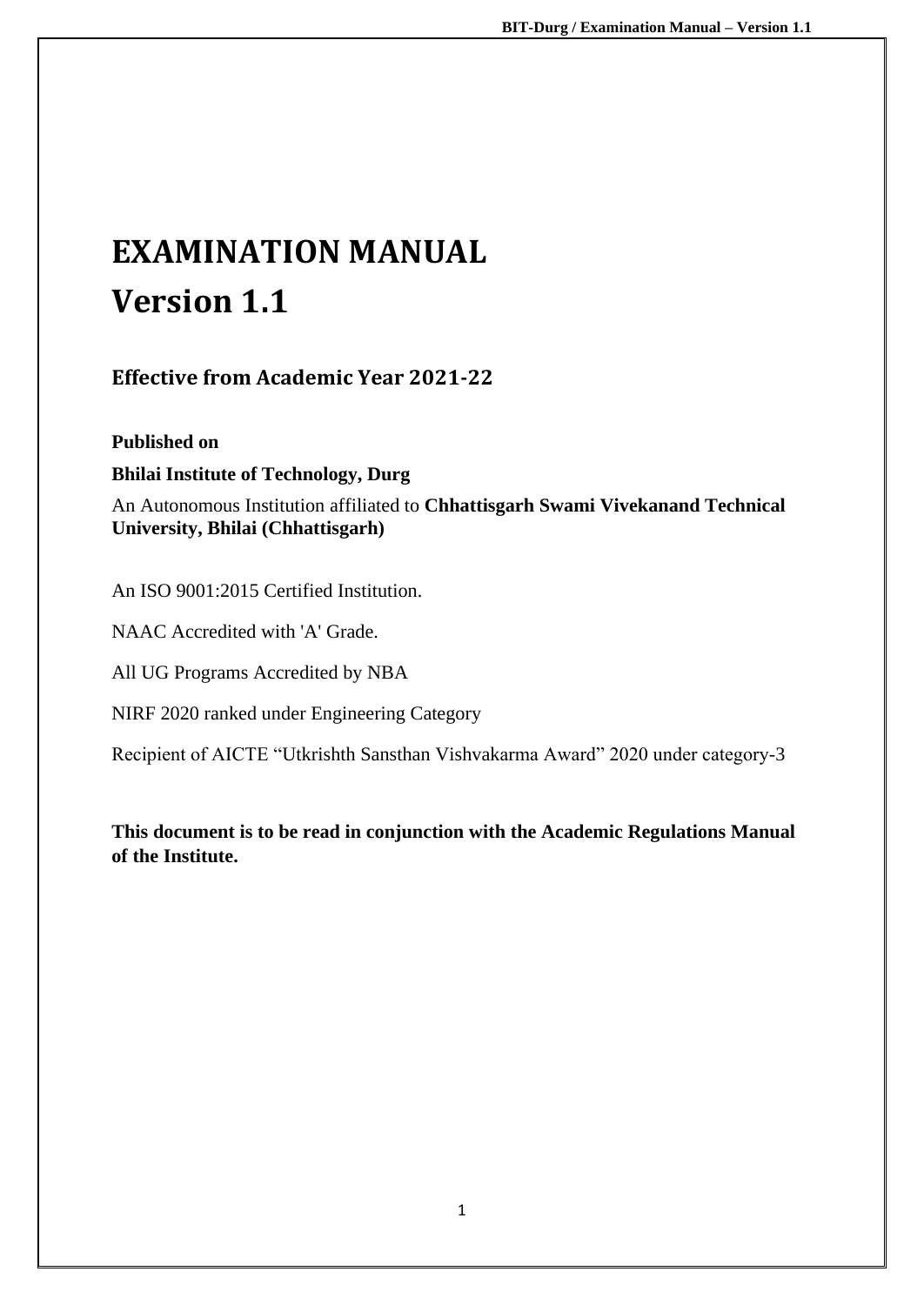#### **Bhilai Institute of Technology, DURG**

#### **Foreword**

Institute has been conferred the Autonomous Status by University Grants Commission to Bhilai Institute of Technology, Durg from the Academic Session 2020-21.

Institute will aim for the following Objectives:

- 1. Institute will devise methods to improve the quality of Technical Education.
- 2. Institute will prescribe its own courses of study and syllabi and restructure and redesign the courses to suit local needs.
- 3. Institute will improvise the methods of assessment of students' performance, the examination pattern and its conduction along with the notification of results.
- 4. Institute will promote use of modern tools of educational technology to achieve higher standards and greater creativity.
- 5. Institute will promote healthy practices such as community service, extension activities, and projects for the benefit of the society at large.
- 6. Institute will modernize and frame its own curricular to make them acceptable to the local environment that, in turn will provide better job opportunities to the students.
- 7. Institute being familiar with its Strength, Weaknesses, Opportunities and Challenges (SWOC) will adopt measures to promote academic excellence.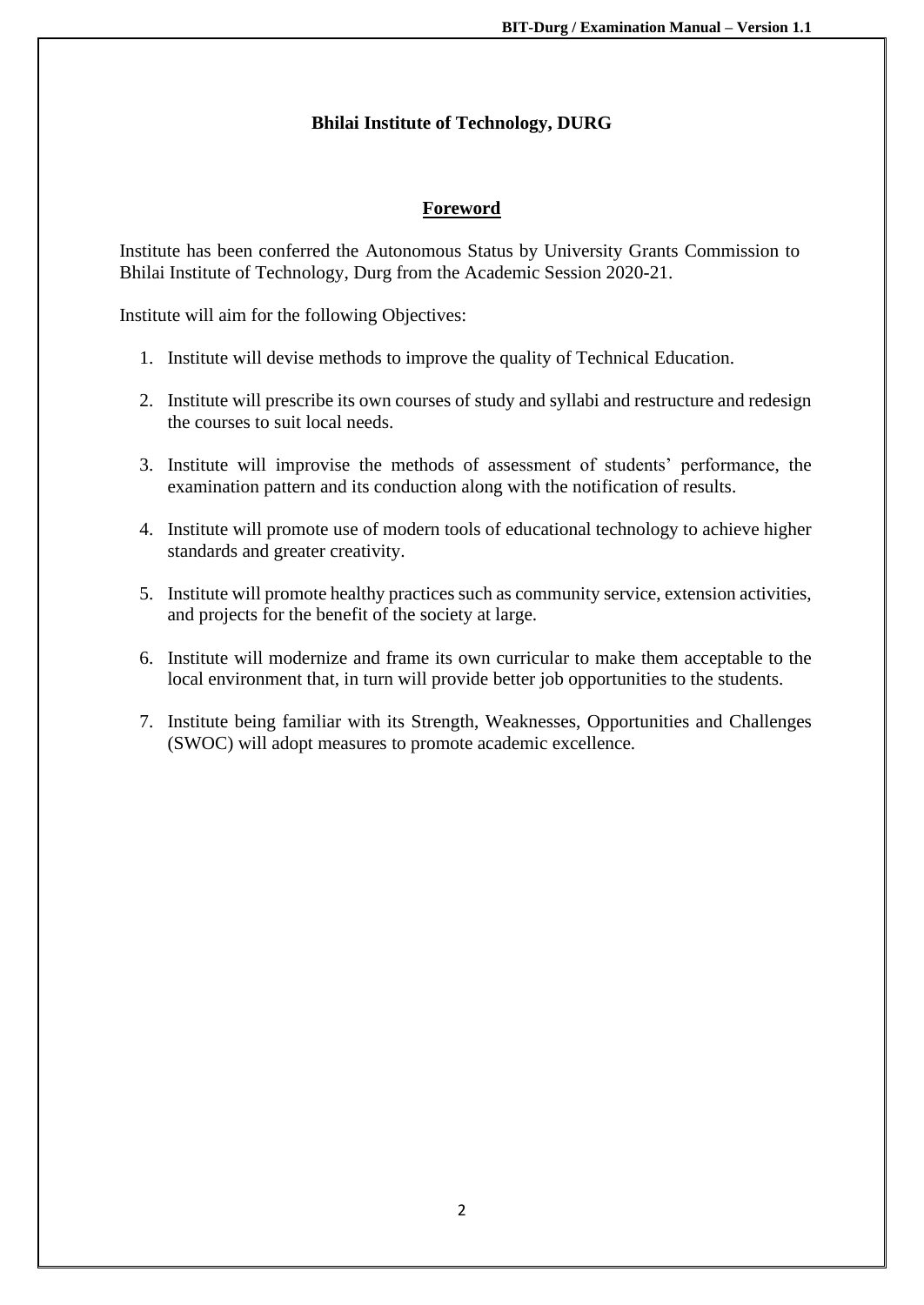## **Index**

| <b>S. No.</b>         | <b>Title</b>                                                 | Page<br>No. |
|-----------------------|--------------------------------------------------------------|-------------|
|                       | Foreword                                                     | 2           |
|                       | Index                                                        | 3           |
|                       | <b>Examination Cell</b>                                      | 4           |
| $\mathcal{D}_{\cdot}$ | <b>Examination System</b>                                    | 4           |
| $\mathcal{R}$         | <b>Continuous Assessment</b>                                 | 4           |
| 4                     | <b>End Semester Examination (ESE)</b>                        | 5           |
| 5                     | Appointment of Paper Setters / Practical Examiners / Valuers | 5           |
| 6                     | <b>Examination Committee</b>                                 | 6           |
|                       | <b>Examination Sub-Committees</b>                            |             |
| 8                     | Course Codes (Annexure-I)                                    |             |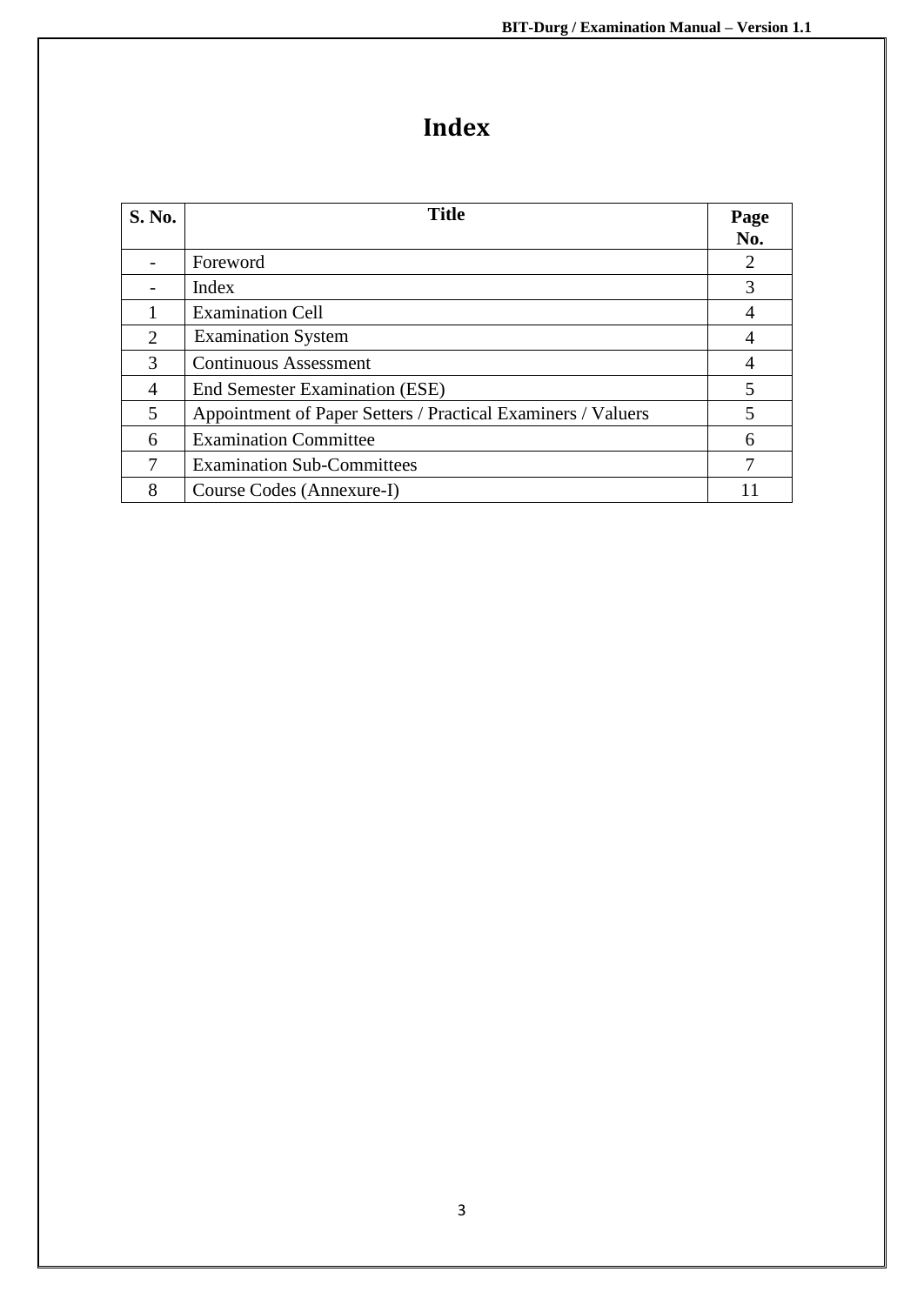### **Bhilai Institute of Technology, Durg An Autonomous Institute**

#### **1.0 Examination Cell**

- 1.1 The Institute shall have an Examination Cell headed by Controller of Examinations (CoE).
- 1.2 The Controller of Examinations will be a permanent faculty member of the Institute, nominated by the Principal.
- 1.3 The Controller of Examinations shall be assisted by Deputy Controller of Examinations, along with other office support.
- 1.4 The Principal shall be the Chief Controller of Examinations.
- 1.5 In case of any dispute, difference of opinion in interpretation of these guidelines or any other matter not covered in these guidelines, the decision of the Chairman, Academic Council of the Institute shall be final and binding.
- 1.6 Notwithstanding anything contained in these guidelines, the Chairman, Academic Council of the Institute may, in emergent situations take action on behalf of the Academic Council of the Institute, as he deems appropriate and report it to the next meeting of the Academic Council of the Institute for its approval.

#### **2.0 Examination System**

- 2.1 The medium of Examination for all the programs shall be English.
- 2.2 The Examination system shall have two components: Continuous Assessment (CA) and End Semester Examination (ESE).
- 2.3 Benefit of Attendance (if any) to be given to student on account of participation in different events / prolonged illness shall be as per the Academic Rules of the Institute.

#### **3.0 Continuous Assessment**

Continuous Assessment shall have two components: Class Test (CT) and Teacher's Assessment (TA).

#### **3.1 Class Test**

3.1.1 There will be two Class Tests in each theory subject in a semester. The type of questions in each class test viz. Multiple-Choice type Questions / Subjective type Questions / combination of Multiple-Choice type and Subjective type Questions will be decided by Internal Quality Assurance Cell (IQAC) from time to time.

- 3.1.2 The marks obtained by the students along with valued test answer books will be shown to the students and corrections (if any) will be incorporated, under intimation to the Controller of Examinations.
- 3.1.3 The format of Class Test Question Papers will be as suggested in All India Council for Technical Education (AICTE) Examination Reforms policy Booklet.
- 3.1.4 The students who do not perform well in the class tests will have to appear in the improvement tests.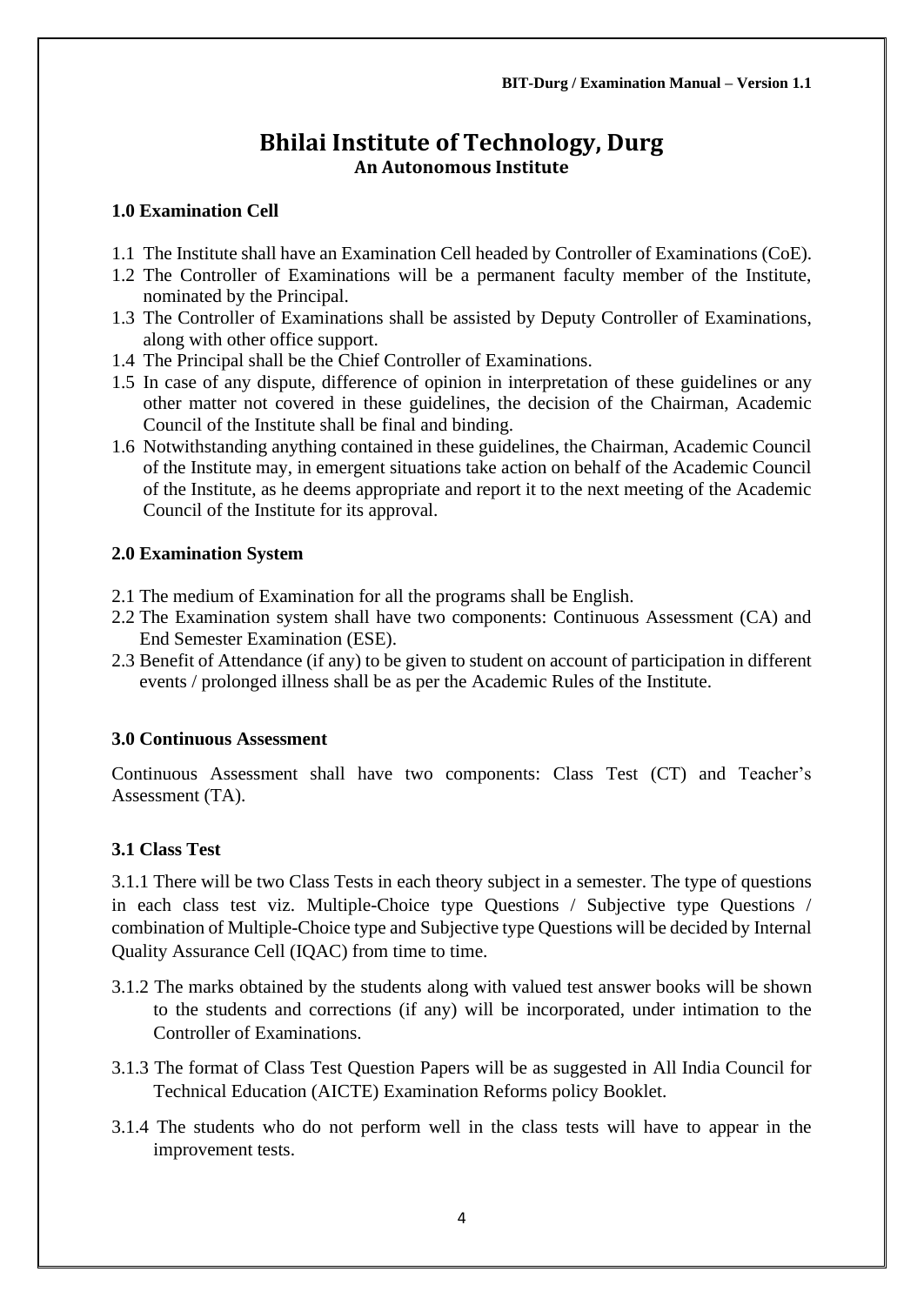#### **3.2 Teacher's Assessment**

3.2.1 Teacher's Assessment shall depend on attendance, assignments, closed and open book tests, group assignments, Viva-Voce, quizzes etc.

#### **3.3 Marks Awarded in Continuous Assessment**

- 3.3.1 Final Continuous Assessment (Class Test & Teacher's Assessment) marks awarded to students should be sent to the Controller of Examinations by the concerned Head of the Department before the last date notified for the purpose.
- 3.3.2 After submission of these marks to the office of Controller of Examinations, alteration / correction in marks shall not be accepted.
- 3.3.3 Any change in the marks submitted shall be accepted by Controller of Examinations in exceptional cases only, after approval from the Principal.

#### **4.0 End Semester Examination (ESE)**

- 4.1 At the end of each semester, there shall be an examination (hereinafter called End Semester Examination) conducted by the Institute as per the programme announced at the beginning of each academic year.
- 4.2 The End Semester Examinations will generally be held in Nov/Dec. and April/May in each year.
- 4.3 The duration of examination period normally should not exceed 20 working days.
- 4.4 The time table for the End Semester Exanimation shall be declared by the Controller of Examination 15 days before the start of examination, with the approval of the Principal.

#### **5.0 Appointment of Paper Setters / Practical Examiners / Valuers**

- 5.1 A paper setting committee for each faculty shall be entrusted with the task of suggesting the panel of the Paper Setters / Practical Examiners at least one month before the start of examinations of that Academic Session.
- 5.2 The paper setting committee for each faculty shall consist of Board of Studies (BoS) Chairman, one Senior member of BoS and one nominee of Principal (from relevant discipline).
- 5.3 The panel for each subject would include names of two external and two to four internal paper setters / practical examiners.
- 5.4 Paper Setters appointed to perform such work shall have relevant qualifications enforced from time to time, and shall be a regular employee of an Institute / Organization.
- 5.5 Principal will give the final approval for two paper setters for each subject and the same will be communicated to paper setters through Controller of Examination.
- 5.6 Controller of Examination shall select any one set from the two sets of papers for each subject, ensuring that 40% of the papers in a particular semester are from external paper setters.
- 5.7 Maximum marks and duration of examination in Question paper for the end semester examination shall be as specified in the scheme of teaching and examination (typically, of maximum marks 100 and maximum duration 3 hours).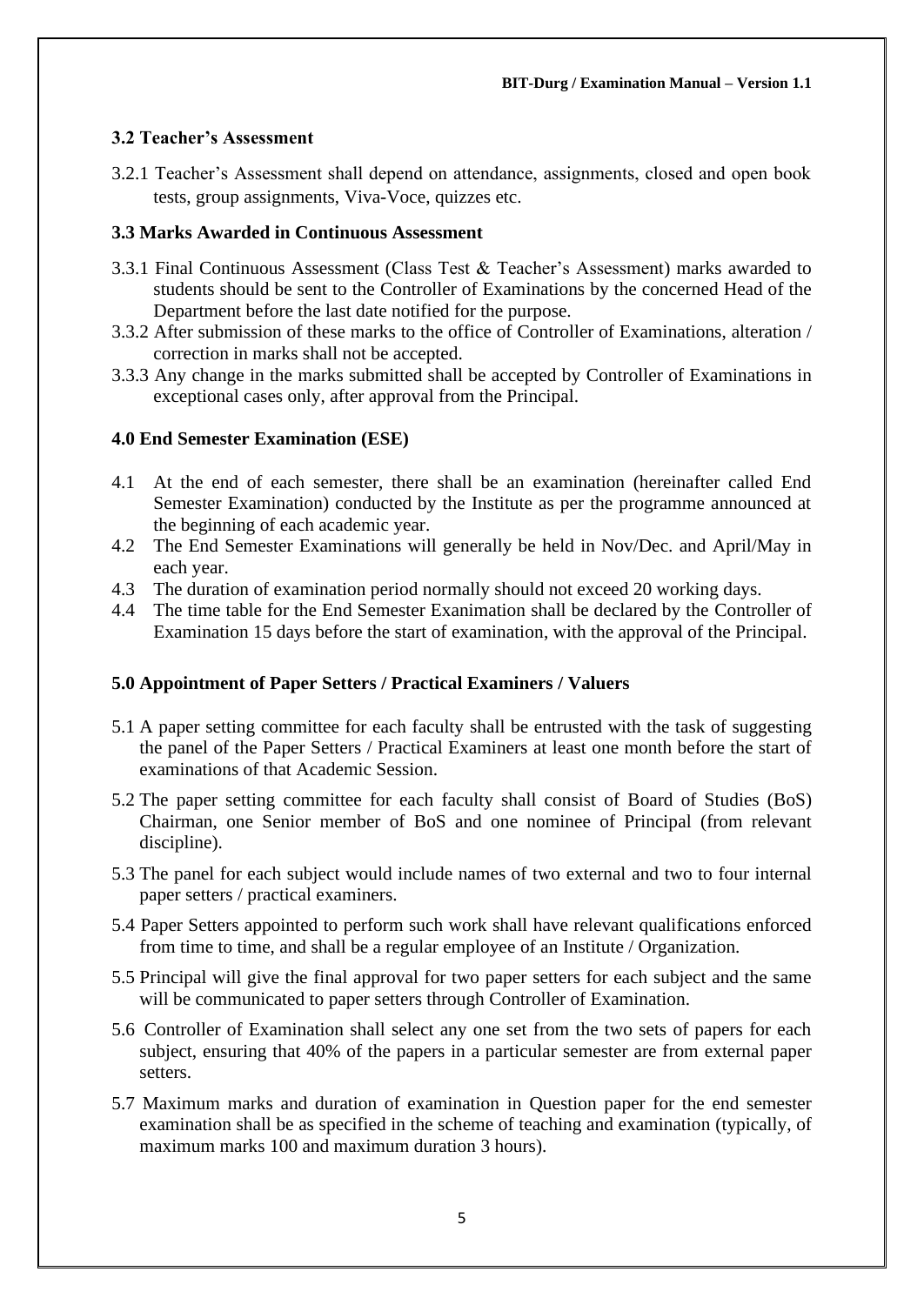- 5.8 Paper Setter(s) shall set the question paper as per the pattern and template prescribed by the Institute from time to time.
- 5.9 The Paper Setter shall ensure strict confidentiality and shall not disclose his/her appointment.
- 5.10 Appointment of Internal and External Examiner for Practicals for each subject (from the panel of examiners suggested by paper setting committee) shall be done by the controller of examination, with the approval of the Principal.
- 5.11 Appointment of Valuers for each subject (from a panel of valuers suggested by paper setting committee) shall be done by the controller of examination, with the approval of the principal.
- 5.12 No person can claim appointment as Paper Setter / Practical Examiner / Valuer or any other appointment related to examination work as a matter of right.
- 5.13 The Paper Setters / Practical Examiners (Internal / External) / Valuers shall have at least two years of teaching experience and at least one-year experience of teaching the course for which appointment is to be made. In case the appointee is from Industry / Organization / Field, he/she shall have at least two years of professional experience in the relevant field.
- 5.14 However, if a paper setter / practical examiner is not available as per the norms mentioned above, as an exceptional case, the norms may be relaxed for the appointments with prior approval from the Principal.
- 5.15 In case the Paper Setter / Practical Examiner / Valuer is from outside the Institute he/she shall communicate his/her acceptance immediately. However, if it is not possible for him/her to accept the said appointment he/she shall communicate the same to the concerned authority immediately after the receipt of the appointment, and in case of Practical Examination at least a week before the date of examination. In case no communication is received from Paper setter / Practical Examiner / Valuer within prescribed time limit it may be presumed that the appointment is accepted.
- 5.16 The Paper Setter / Practical Examiner / Valuer shall follow all the directions given by the Controller of Examination from time to time with regards to pattern of question papers, setting of question papers, Memorandum of Instructions for valuation etc.
- 5.17 The faculty members of the Institute cannot refuse to accept the assignment of the examination work. However, if there is a genuine inability in accepting the appointment, the concerned faculty member shall communicate reasons in writing to the Controller of Examinations within the prescribed time limit. The Controller of Examinations shall place the letter received from the faculty member for the consideration before the Paper Setting Committee.

#### **6.0 Examination Committee**

The end semester exams will be conducted as per the academic regulations of the Institute by the Examination Committee.

The Examination Committee shall consist of:

- i) Principal (Chairman)
- ii) Controller of Examinations as Member Secretary
- iii) Deputy Controller of Examinations as Member.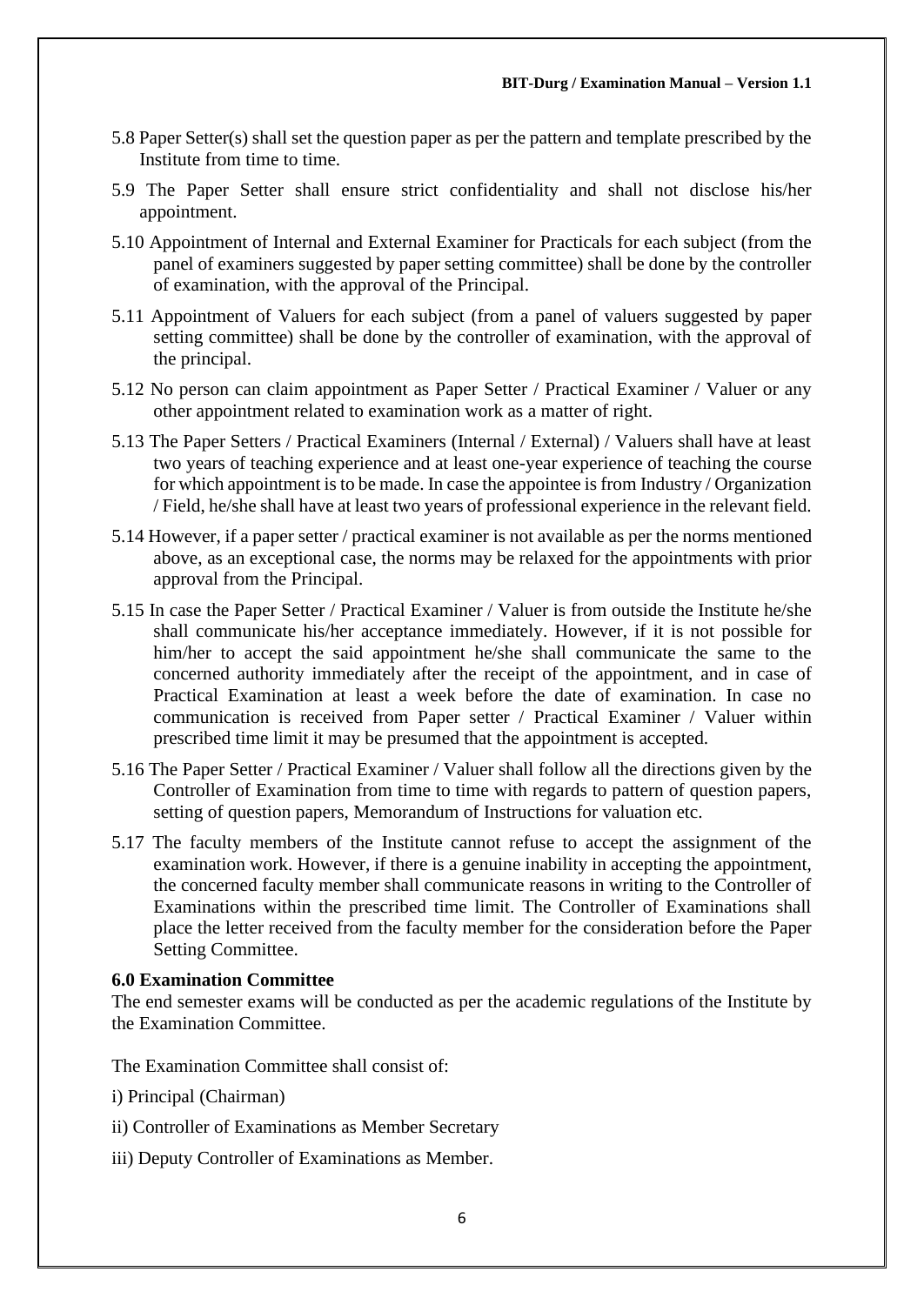#### **6.1 Powers and duties of Examination Committee:**

- 6.1.1 The committee shall ensure proper functioning of all examinations related works including paper setting, moderation, exam conduction, evaluation, tabulation, result analysis and declaration of results.
- 6.1.2 The committee shall finalize the time table of regular and backlog examinations.
- 6.1.3 The committee shall arrange for strict vigilance during the conduct of examination so as to avoid use of unfair means.

#### 6.1.4 Undertake exercise towards examination reforms.

- 6.1.5 To scrutinize complaints against question papers (if any) and to take necessary action.
- 6.1.6 The committee shall meet at least twice during the academic year and such other times as may be required.
- 6.1.7 The committee shall perform such duties and responsibilities that are assigned from time to time by Academic Council / Governing Body.

#### **7.0 Examination Sub-Committees**

The Examination Committee shall also have few sub-committees to assist the conduction, valuation and result declaration. The following will be the sub-committees:

#### **Sub Committees of Examination Committee:**

Central Valuation Committee Tabulation Committee Result Committee Unfair Means (UFM) Committee Examination Vigilance Squad

#### **7.1 Central Valuation Committee**

Central Valuation Committee, sub-committee of Examination Committee, shall ensure smooth valuation of End Semester Examination answer books.

The central valuation committee shall consist of the following members.

- i) Controller of Examinations (Chairman)
- ii) Prof. In-charge Central Valuation
- iii) Asst. In-charge Central Valuation

7.1.1 Assessment of answer books shall be done at the Central Valuation Centre (CVC).

- 7.1.2 Controller of Examinations, in consultation with Principal, shall appoint a senior faculty member as Prof. i/c Central Valuation. He may depute a faculty member to act as Assistant to the Prof. i/c Central Valuation.
- 7.1.3 Board of Studies will submit the subject wise valuer list for all the subjects under their board to the Examination Committee. Principal will give the final approval of the examiner for the end semester exam.
- 7.1.4 In order to have uniformity in the assessment of answer books, for the courses where more than one valuer is involved, the Central Valuation In-charge should conduct a meeting of all the valuers in the department / Central Valuation Centre and brief them with regard to the scheme of marking for the theoretical questions as well as questions involving numerical, as per the Memorandum of Instructions for valuation provided by the paper-setter.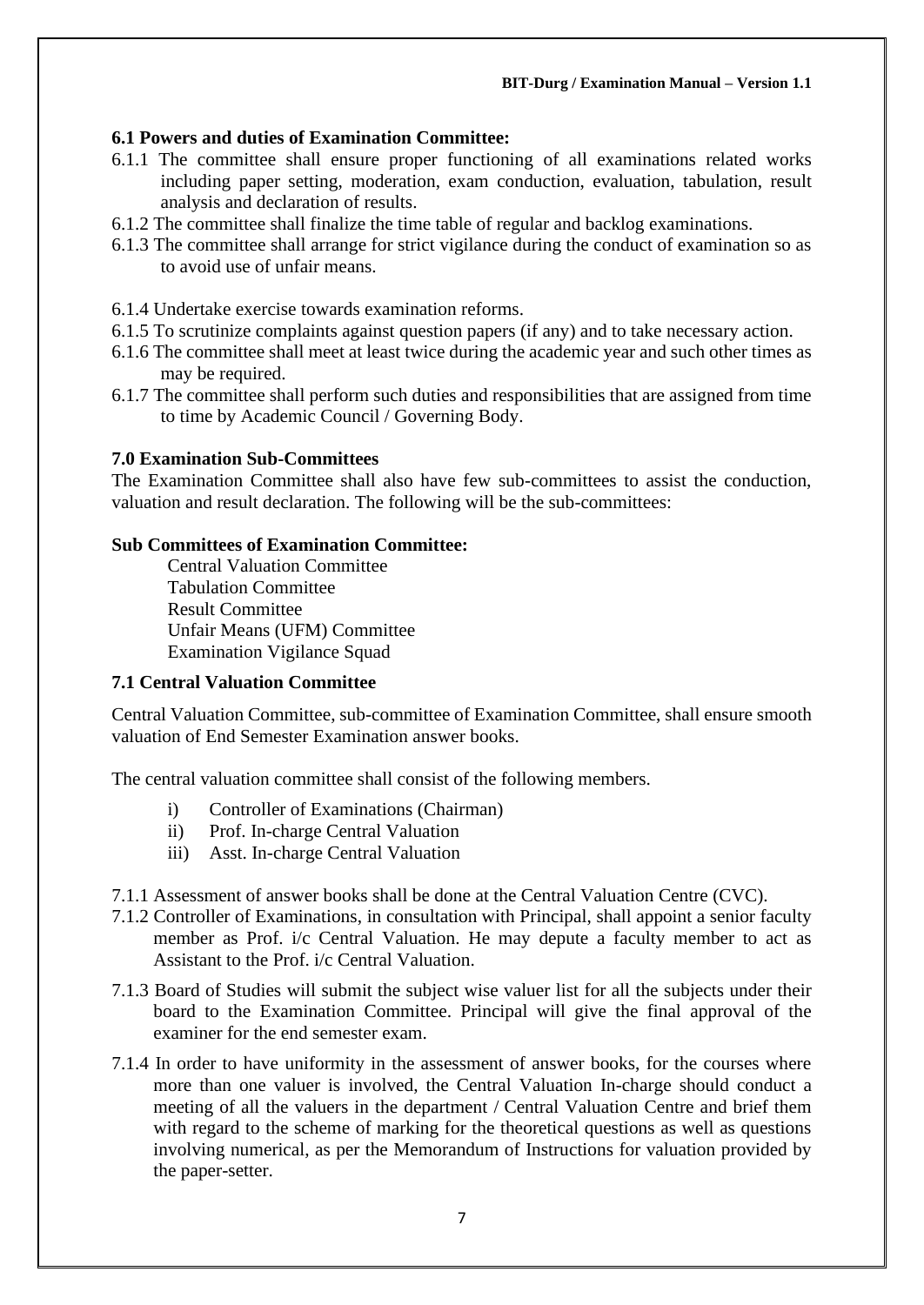#### 7.1.5 **Duties and Responsibilities of Prof. In-charge Central valuation:**

- 7.1.5.1 Receive the answer books from the Controller of Examinations, in sealed envelopes/ bundles, count them and process them for masking.
- 7.1.5.2 Make bundles of specified (e.g. 20) answer books each, for every subject.
- 7.1.5.3 Issue a bundle of answer books to the valuer.
- 7.1.5.4 Valuer may preferably use red ink for valuation of answer books, write their name & put their signature on each answer book after valuation.
- 7.1.5.5 Accept the bundle of valued answer books from the valuer.
- 7.1.5.6 Process the answer books for de-masking. Prepare the foil/ counter foil of the marks.
- 7.1.5.7 Send a foil copy of marks in a sealed envelope to the Examination Committee. Counter foil copy has to be sent to Tabulation Committee after revaluation.
- 7.1.5.8 A copy of marks will be displayed on the main notice board along with date, time and venue for showing answer papers to the students.
- 7.1.5.9 Revaluation will be done as per the Academic Regulation 14.17

#### **7.2 Tabulation Committee**

The committee shall be constituted as per the below guidelines:

- i) Controller of Examination (Chairman)
- ii) In-charge Tabulation Committee
- iii) Assistant In-charge Tabulation Committee
- iv) Validator

7.2.1 In-charge & Assistant in-charge Tabulation Committee shall be Faculty / Staff members of the institute working in the office of COE. They shall possess sufficient computer programming and database skill and experience.

7.2.2 There shall be restricted/ classified zones within the office of COE with adequate security measures to ensure that no unauthorized person has access to sensitive materials or information that would affect the outcome of examination process. Only authorized persons shall have access to these areas.

7.2.3. Tabulation Committee shall receive the continuous assessment marks from respective Departments through Examination Committee at least 15 days before the commencement of end semester examination.

7.2.4. Tabulation committee shall receive the end semester marks from the central valuation committee.

7.2.5. Tabulation Committee shall receive the practical marks of end semester exams from the department through examination committee within two days of the completion of the Practical Examination.

7.2.6. The results of each of the examinations shall be tabulated in the Examination Database maintained on well secured Computer server with restricted access.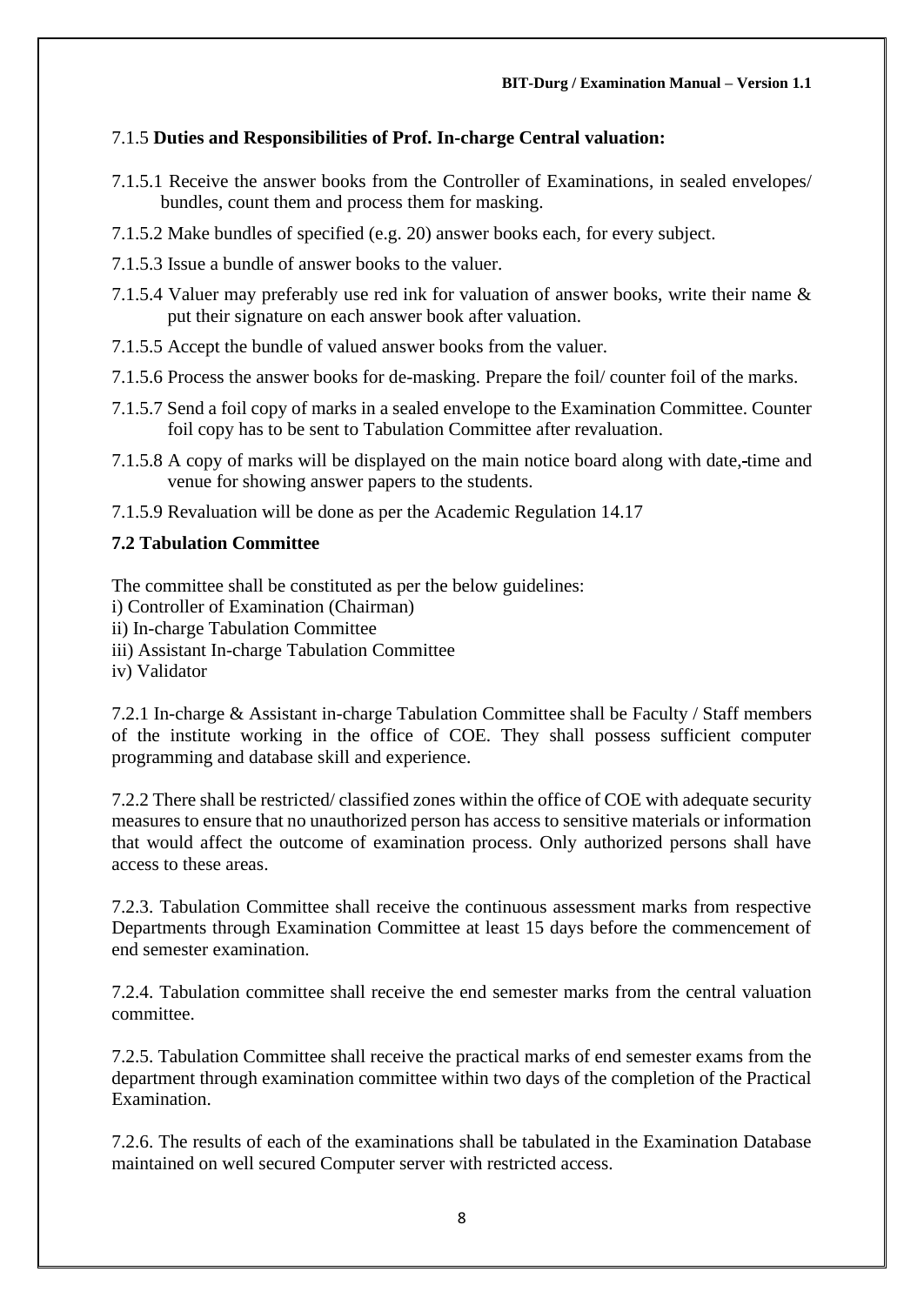7.2.7. Tabulation committee shall also prepare the analysis of the result to be declared and submit its report to Result Review Committee.

7.2.8. The Validator shall:

- (i) Check the posting made by the Marks-tabulators from the original statement submitted by the examiner
- (ii) Check the implementation of the resolutions of the minimum Passing criterion of the programme.
- (iii) Check the result prepared by the Marks-Tabulator for Pass, Pass by grace, Fail, Absentees, division, honors etc.
- (iv) Validate the Grades, SPI and CPI etc. computed on the basis of the marks obtained by the candidates in examination.
- (v) Validate the result analysis.
- (vi) Check all the posting made by the Marks-tabulator from the result tabulation sheet to marks sheet of all the students
- (vii) Any other discrepancy/ errata/ manipulation/ inconsistency etc. that might have crept into the marks database.

#### **7.3 Result Committee**

The Result Committee for each of the Faculties will be constituted by the Academic Council of the Institute. The committee shall be constituted as per the below guidelines:

- i) Principal as Convenor
- ii) Controller of Examinations as Member Secretary
- iii) Chairman Board of Studies as Members
- 7.3.1 The Result Committee will be giving the final approval for the result declaration.

#### **7.3.2 Functions of the Results Committee**

- 7.3.2.1 To scrutinize and pass the results of the examinations conducted after satisfying itself that the results on the whole and in various subjects are in conformity with the usual standards and to recommend to the Principal the action to be taken in any case where the result is unbalanced;
- 7.3.2.2 If the result committee feels the result of any subject needs to be reviewed before final declaration it may suggest for the same.
- 7.3.2.3 To decide cases of candidates whose answer books were lost.
- 7.3.2.4 To exercise such other powers as the Academic Council may delegate to it from time to time.

Note: If any action is to be taken against any Examiner, Controller of Examinations, Deputy Controller of Examinations or Invigilator the matter shall be referred to the Academic Council.

The Principal will publish the results of the examination as passed by the Results Committee, within the date prescribed in academic calendar, on the notice board of the office and /or website of the Institute. The results, when published, shall simultaneously be communicated to the respective Chairman Board of Studies.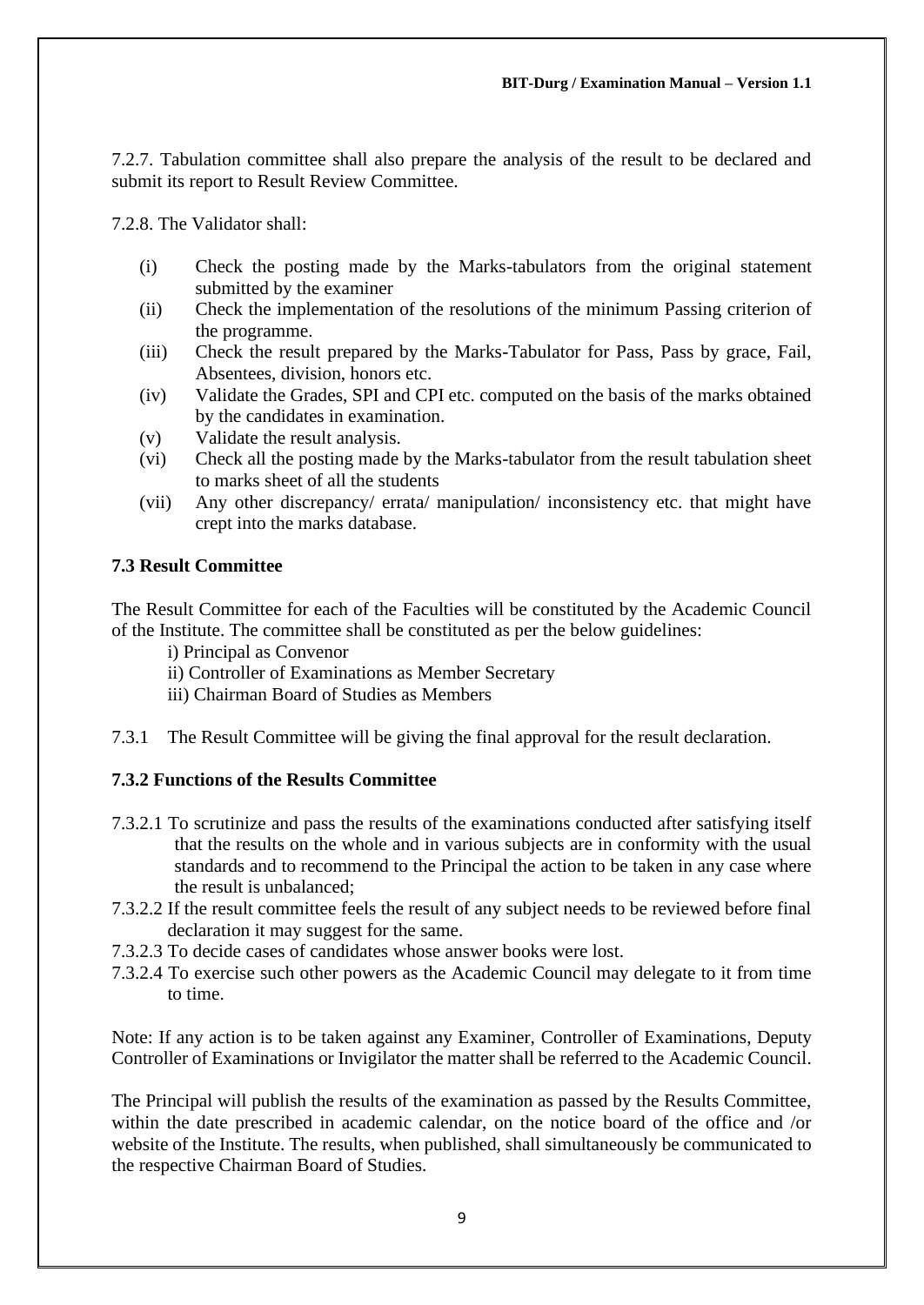#### **7.4 Unfair Means Committee:**

Unfair Means Committee to be appointed by Academic Council every year

Unfair Means Committee shall consist of the following member:

- i) Chairperson (Member of Academic Council).
- ii) Senior Faculty Member.
- iii) Controller of Examinations as Secretary of Unfair Means Committee.

If any Unfair Means by the student is reported by the Invigilator to the Examination Committee then the case has to be processed as per the Academic Regulation 15.23.

#### **7.5 Examination Vigilance Squad:**

Principal shall appoint two External Observers, not below the rank of Professor, as members of Vigilance Squad.

The Vigilance Squad shall see that the conduct of the examination is strictly according to the rules and procedure laid down. In the event of the observer pointing out serious breach or procedure, the Principal may take such action as may be necessary including postponement or cancellation, wholly or in part, of the examination and if any such action is taken, a report of the action taken shall be made to the Academic Council at its next meeting.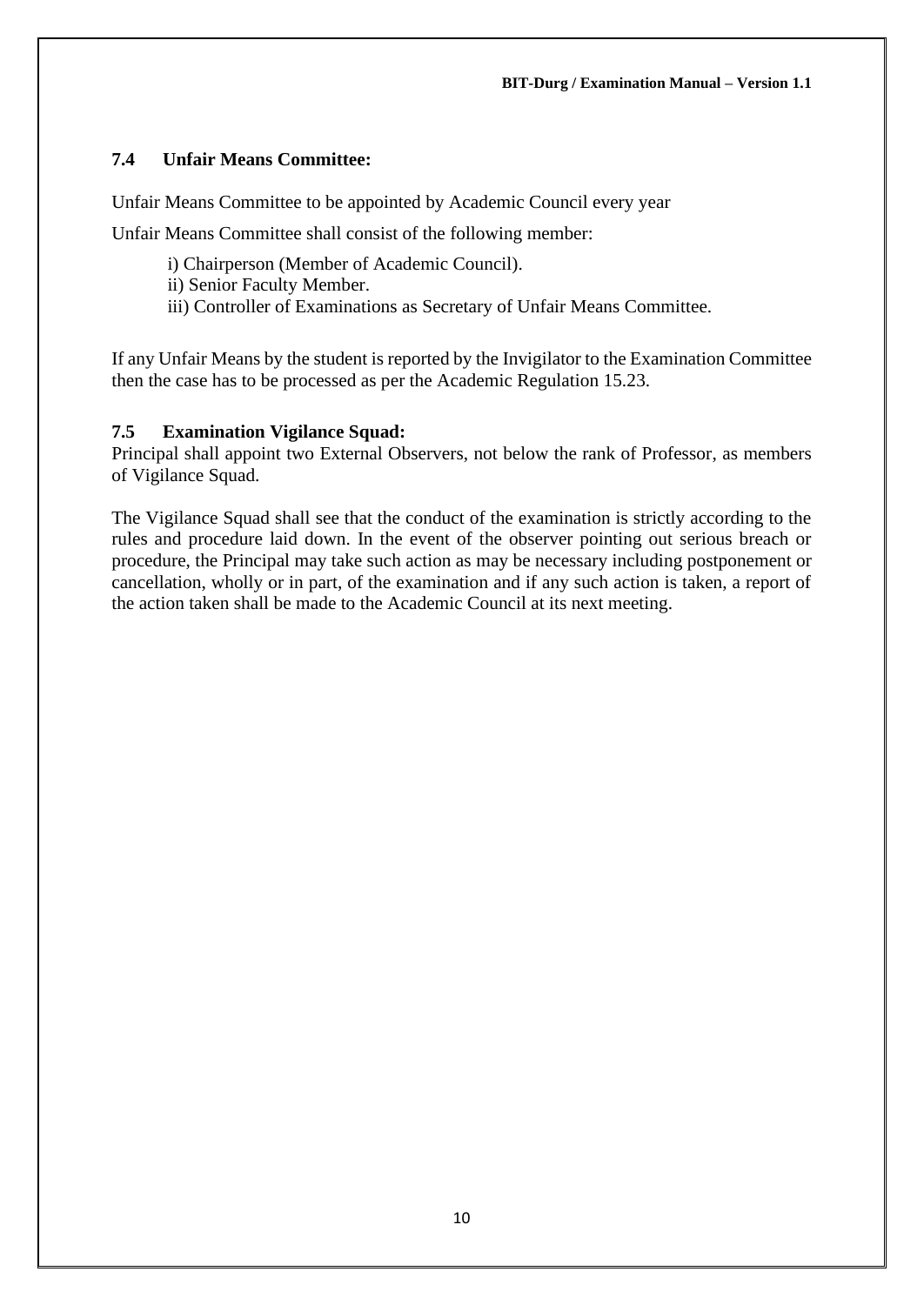#### **Annexure - I**

#### **Course Code:**

Every course of curriculum is allotted a unique code consisting of six digits followed by two alphabets in the following format:



#### **The code at various positions and the particulars it indicates are as follows:**

#### **1 st digit: This number indicates the program**

| Code | <b>Program</b>                   |
|------|----------------------------------|
|      | Undergraduate (B.Tech.)          |
|      | Postgraduate (M.Tech., MBA, MCA) |
|      | Ph.D.                            |
|      | B. Voc.                          |
|      |                                  |

#### **2 ndand 3rd digit : This number indicates specialization of program in which the course is studied**

#### **B.Tech.**

| Code | <b>Specialization</b>                       |
|------|---------------------------------------------|
|      | Courses common to all specialization        |
|      | • B. Tech. First year Courses               |
| 00   | • Non-Credit Courses                        |
|      | • Open Elective Courses                     |
| 01   | Civil Engineering                           |
| 02   | Computer Science & Engineering              |
| 03   | Electrical & Electronics Engineering        |
| 04   | <b>Electrical Engineering</b>               |
| 05   | Electronics & Telecommunication Engineering |
| 06   | <b>Information Technology</b>               |
| 07   | Mechanical Engineering                      |
|      |                                             |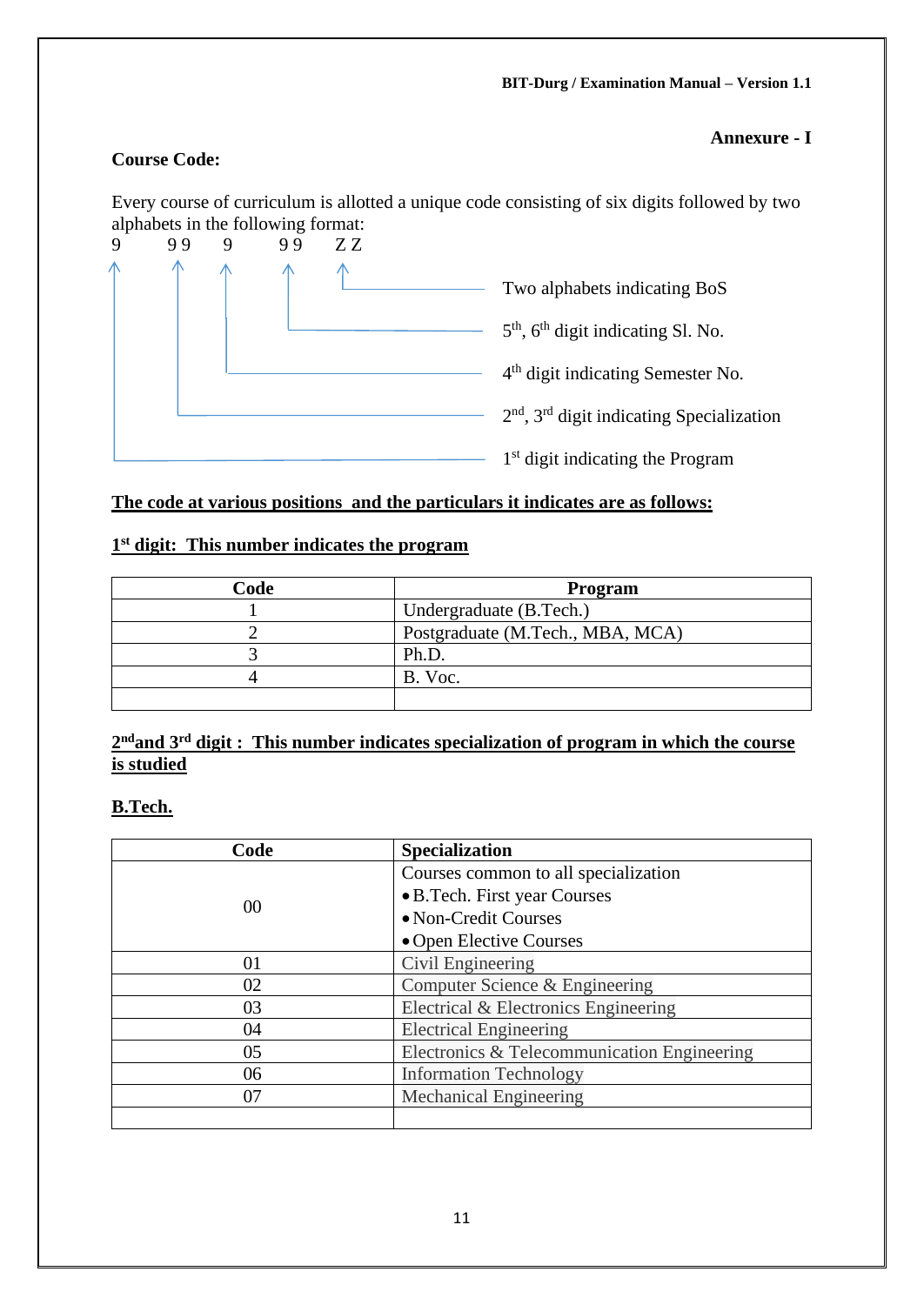## **M.Tech.**

| Code | <b>Specialization</b>                  |
|------|----------------------------------------|
| 21   | <b>Computer Network</b>                |
| 22   | Data Sciences                          |
| 23   | Electrical Power & Energy System       |
| 24   | Environmental Science & Engineering    |
| 25   | e-Security                             |
| 26   | <b>Industrial Drives &amp; Control</b> |
| 27   | Instrumentation & Control              |
| 28   | <b>Production Engineering</b>          |
| 29   | <b>Structural Engineering</b>          |
|      |                                        |
|      |                                        |

## **MBA**

| Code | <b>Specialization</b> |
|------|-----------------------|
| ັ    | <b>MR</b>             |
|      |                       |

#### **MCA**

| Code | <b>Specialization</b> |
|------|-----------------------|
|      |                       |
|      |                       |

## **Ph.D.**

| Code | Specialization                              |
|------|---------------------------------------------|
| 00   | Courses common to all specialization        |
| 01   | Civil Engineering                           |
| 02   | Computer Science & Engineering              |
| 03   | Electrical & Electronics Engineering        |
| 04   | <b>Electrical Engineering</b>               |
| 05   | Electronics & Telecommunication Engineering |
| 06   | <b>Information Technology</b>               |
| 07   | <b>Mechanical Engineering</b>               |
|      |                                             |
| 46   | <b>Applied Chemistry</b>                    |
| 47   | <b>Applied Mathematics</b>                  |
| 48   | <b>Applied Physics</b>                      |
| 49   | Humanities                                  |
|      |                                             |
| 56   | Management                                  |
|      |                                             |
| 66   | <b>Computer Application</b>                 |